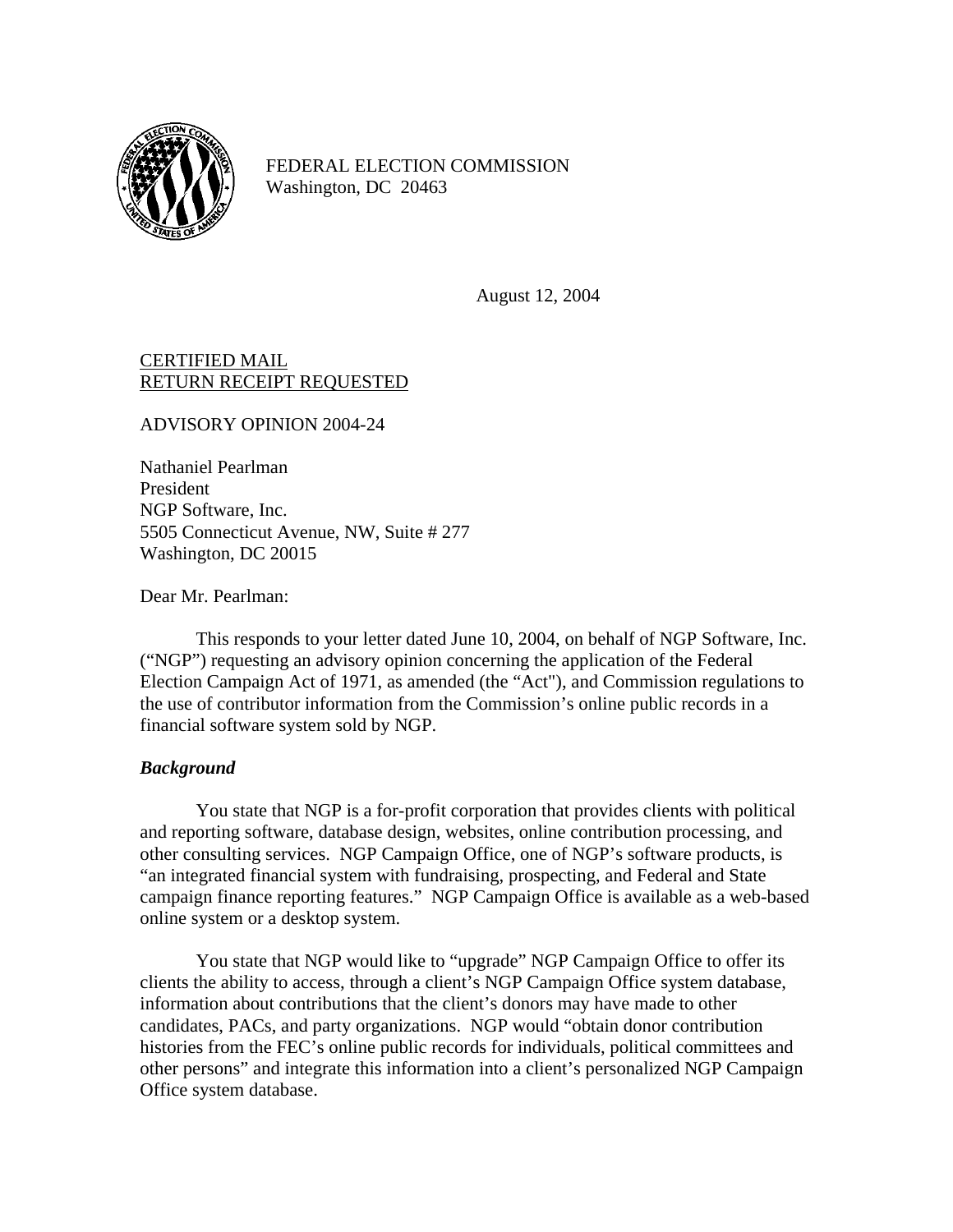You state that having comparative donor data would "allow [NGP's] clients to conduct fundraising more efficiently, and to resolicit existing donors who may have given more to other committees."

## *Question Presented*

 May NGP sell or include contributor information about individuals, political committees, and other persons obtained from the FEC's online public records as part of an upgrade to its NGP Campaign Office software product?

## *Legal Analysis and Conclusion*

 The Act provides that the Commission shall make reports and statements filed with it available to the public for inspection and copying within 48 hours after receipt. 2 U.S.C. 438(a)(4). However, no information copied from such reports or statements may be sold or used by any person for the purpose of soliciting contributions or for any commercial purpose, other than using the name and address of any political committee to solicit contributions from such committee. 2 U.S.C. 438(a)(4); 11 CFR 104.15(a).

 Your proposed sale or inclusion of information about contributors (other than information about political committees that are contributors) obtained from the FEC's public records in NGP Campaign Office would be prohibited under the Act's restriction on the sale or use of such contributor information. Where the contributors are political committees, the sale or inclusion of information about such contributors obtained from the FEC's public records is permissible under the Act and Commission regulations.

 In requiring disclosure of contributor information, Congress provided limitations to ensure that such information was not misused. Congress was concerned that the Act's reporting requirements would "open up the citizens who are generous and public spirited enough to support our political activities to all kinds of harassment . . . ." 117 Cong. Rec. 30057 (1971) (statement of Senator Bellmon). Senator Bellmon stated that the purpose of the amendment containing the prohibition on use of contributor information was to "protect the privacy of the generally very public-spirited citizens who may make a contribution to a political campaign or a political party." *Id.* 

 As the Commission has explained in previous advisory opinions, the purpose of restricting the sale or use of information obtained from FEC reports is to protect contributors from having their names sold or used for commercial purposes. *See* Advisory Opinions 1998-4, 1995-5, 1991-16, 1989-19, 1986-25, 1981-38, and 1980-101. Additionally, in Advisory Opinion 2003-24, the Commission reasoned that section 438(a)(4) is "a broad prophylactic measure intended to protect the privacy of the contributors about whom information is disclosed in FEC public records."

 Your proposed inclusion of information about contributors, other than political committees, as a feature of NGP Campaign Office, a commercially available software product, would be prohibited under the Act and Commission regulations. The